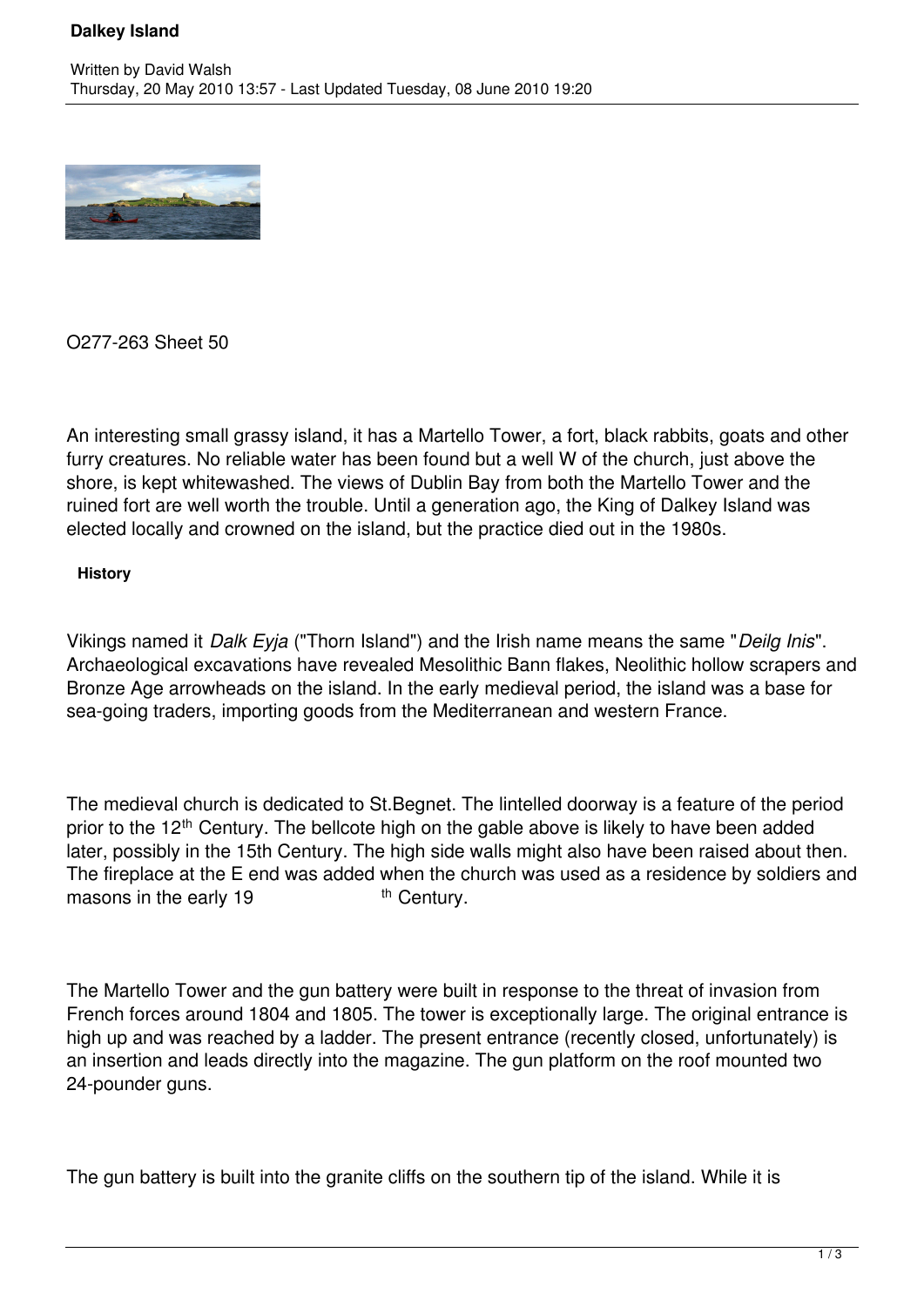## **Dalkey Island**

unimposing from the mainland, ships sailing into Dublin Bay would have had three large guns trained on them.

### **Embarkation**

Embark from Bullock Harbour at O263-277, 3km NW, rather than the nearer Coliemore Harbour. Launching and parking is easier.

#### **Landing**

Landing is best at a little beach on the landward side of the NW corner, W of the church. There is also a little cove just inside the nearby pier. The beach here is usable except on the bottom third of the tide. A regular ferry runs from Coliemore Harbour opposite to the pier.

#### **Tides**

The tide runs strongly inside and outside Dalkey Island. Inside and outside the island, in Dalkey Sound and Muglins Sound, the tide turns at the same time, at Dublin HW and LW -0130. In springs, it turns at Dublin HW and LW -0200, achieving 2.5 knots.

Outside the Muglins the main coastal stream turns at Dublin HW.

One stream of the main flood tide swings around Killiney Bay and divides with one part eddying through Dalkey Sound and Muglins Sound (hence the timing differential). The main part sweeps E out to sea past the southern tip of the island. Overfalls occur where the streams reconnect, just off Sorrento Point at O273-261.

Expect bigger overfalls on the flood tide at the southern tip of the island. These are particularly big with a S or SE swell. Paddlers prefer to circumnavigate anticlockwise, especially on the flood, to avoid being pushed up onto the rocks at this point. If in doubt about the conditions, have a look first from a safe distance at Sorrento Point. Following the coast of the island will ensure you are in the full flow before you see the overfalls. A decision to turn back at this stage will mean paddling against a 2-3kn flow.

*Text reproduced from Oileáin by kind permission of the author, David Walsh. Text was*